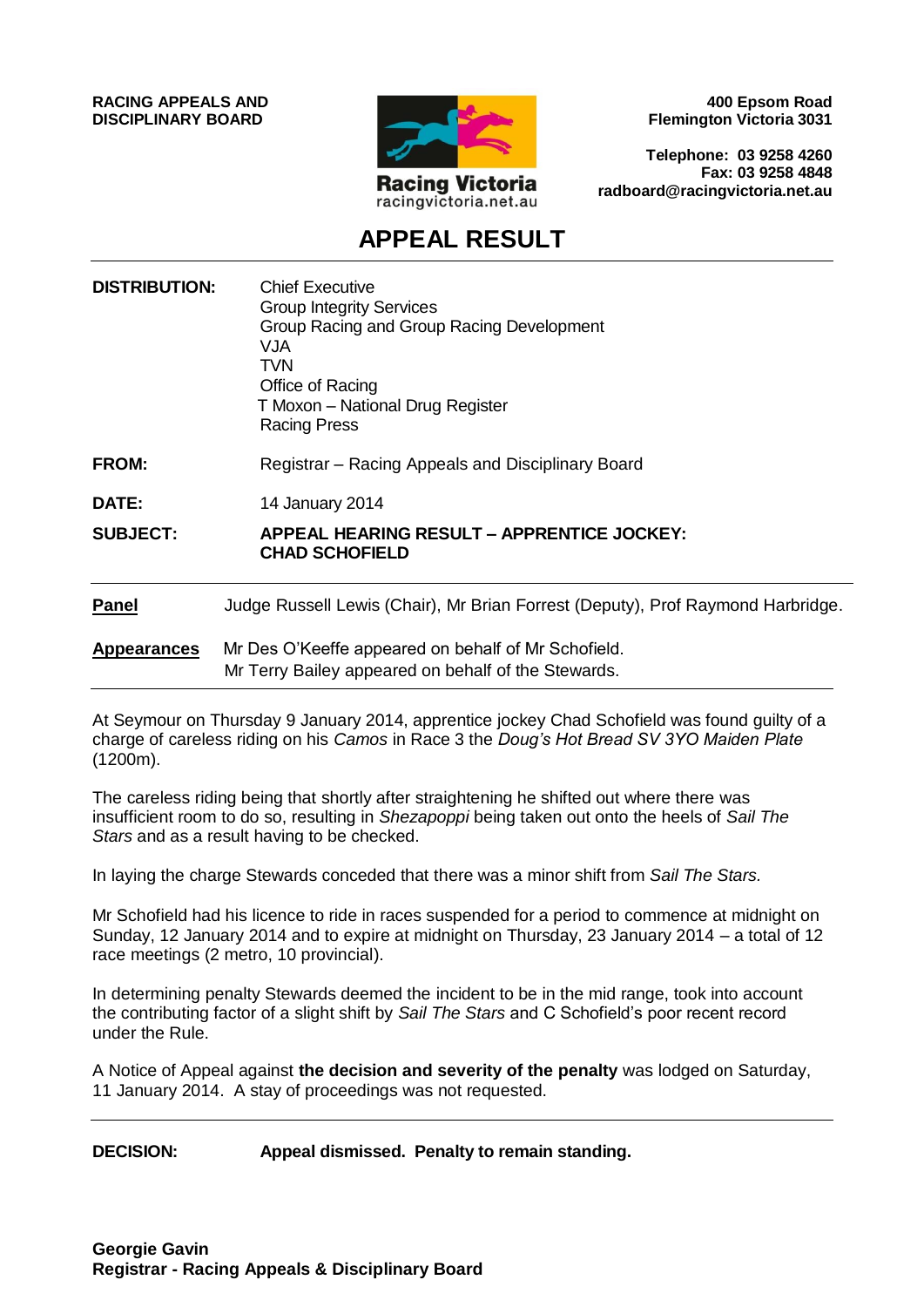# **TRANSCRIPT OF PROCEEDINGS**

## **RACING APPEALS AND DISCIPLINARY BOARD**

\_\_\_\_\_\_\_\_\_\_\_\_\_\_\_\_\_\_\_\_\_\_\_\_\_\_\_\_\_\_\_\_\_\_\_\_\_\_\_\_\_\_\_\_\_\_\_\_\_\_\_\_\_\_\_\_\_\_\_\_\_\_\_

**HIS HONOUR JUDGE R.P.L. LEWIS, Chairman MR B. FORREST, Deputy Chairman PROF R. HARBRIDGE**

**EXTRACT OF PROCEEDINGS**

**DECISION**

## **IN THE MATTER OF THE DOUG'S HOT BREAD SV 3YO MAIDEN PLATE OVER 1200 METRES AT SEYMOUR ON 9/1/14**

**JOCKEY: CHAD SCHOFIELD**

#### **MELBOURNE**

#### **TUESDAY, 14 JANUARY 2014**

MR T. BAILEY appeared on behalf of the RVL Stewards

MR D. O'KEEFFE appeared on behalf of the Appellant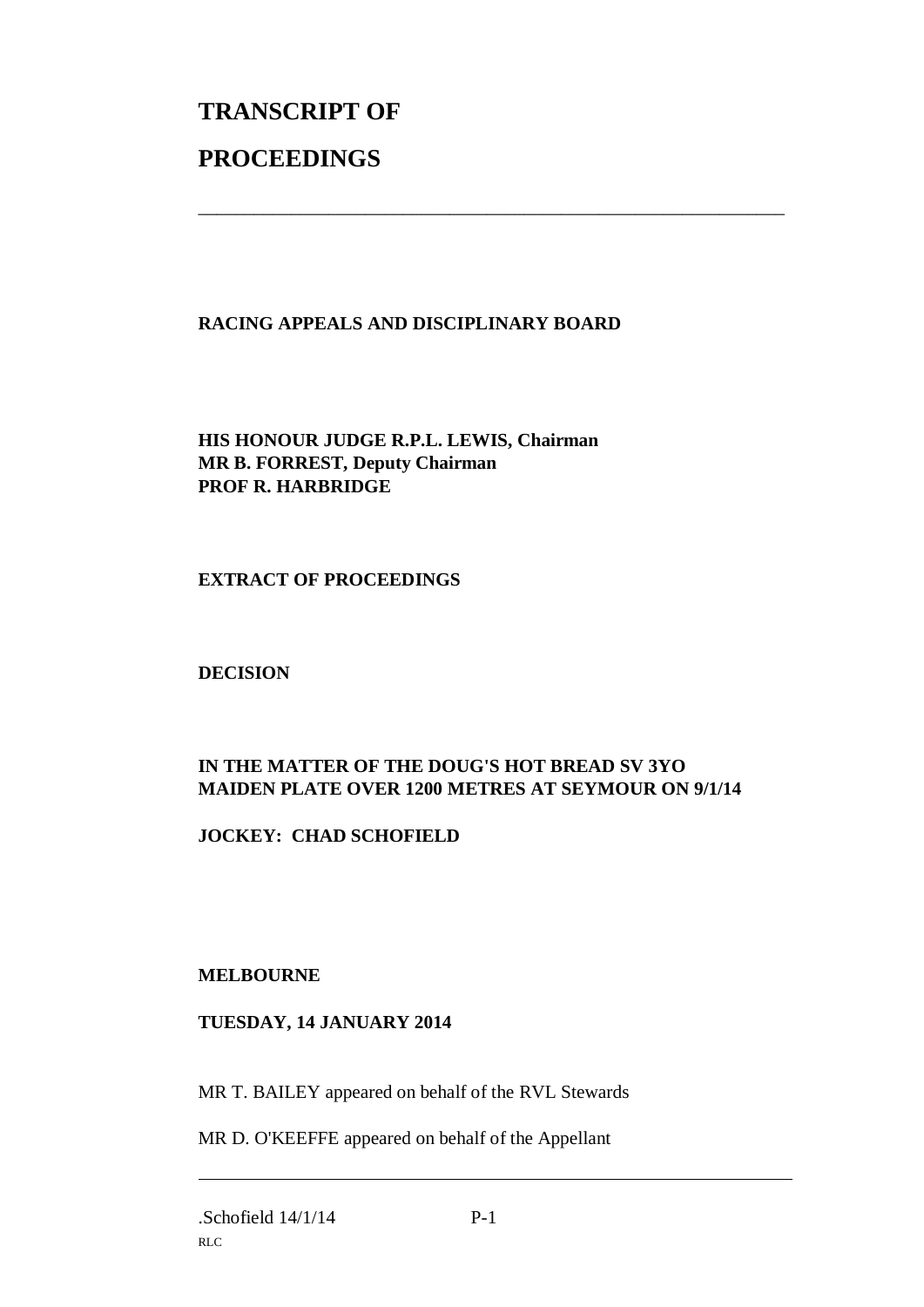CHAIRMAN: Occasionally in appeals of this kind, the transcript reveals the true situation which existed. Be that as it may, in this case the Board is of the view that the films are decisive. Every picture tells a story and the story which the head-on picture shows clearly indicates that there was no run.

The Board is of the view that Mr O'Keeffe's description of Chad Schofield's manoeuvre as "edging" or "easing" is not the appropriate description. The Board is more inclined to the view that was expressed by Mr Bailey, that Chad Schofield attempted to force a run and did force a run, expecting that Luke Londregan's horse would move away and give him more room.

In all the circumstances, the Board feels that there was carelessness on the part of Chad Schofield. At this stage, whilst we have not dealt with the question of penalty, the Board is of the view that Oisin Murphy's contribution was of the kind which the Stewards described. So the appeal against conviction is dismissed.

On the question of penalty, Mr O'Keeffe has made three points: first, that there was contribution towards the interference by Oisin Murphy; that there was contribution by Ryan Maloney and that Mr Schofield took immediate remedial action once having heard Luke Londregan call.

The Board is of the opinion that the Stewards were entitled to give a discount for Murphy's shift, albeit they thought it was slight. The Board is of the view that there was no contribution from Ryan Maloney.